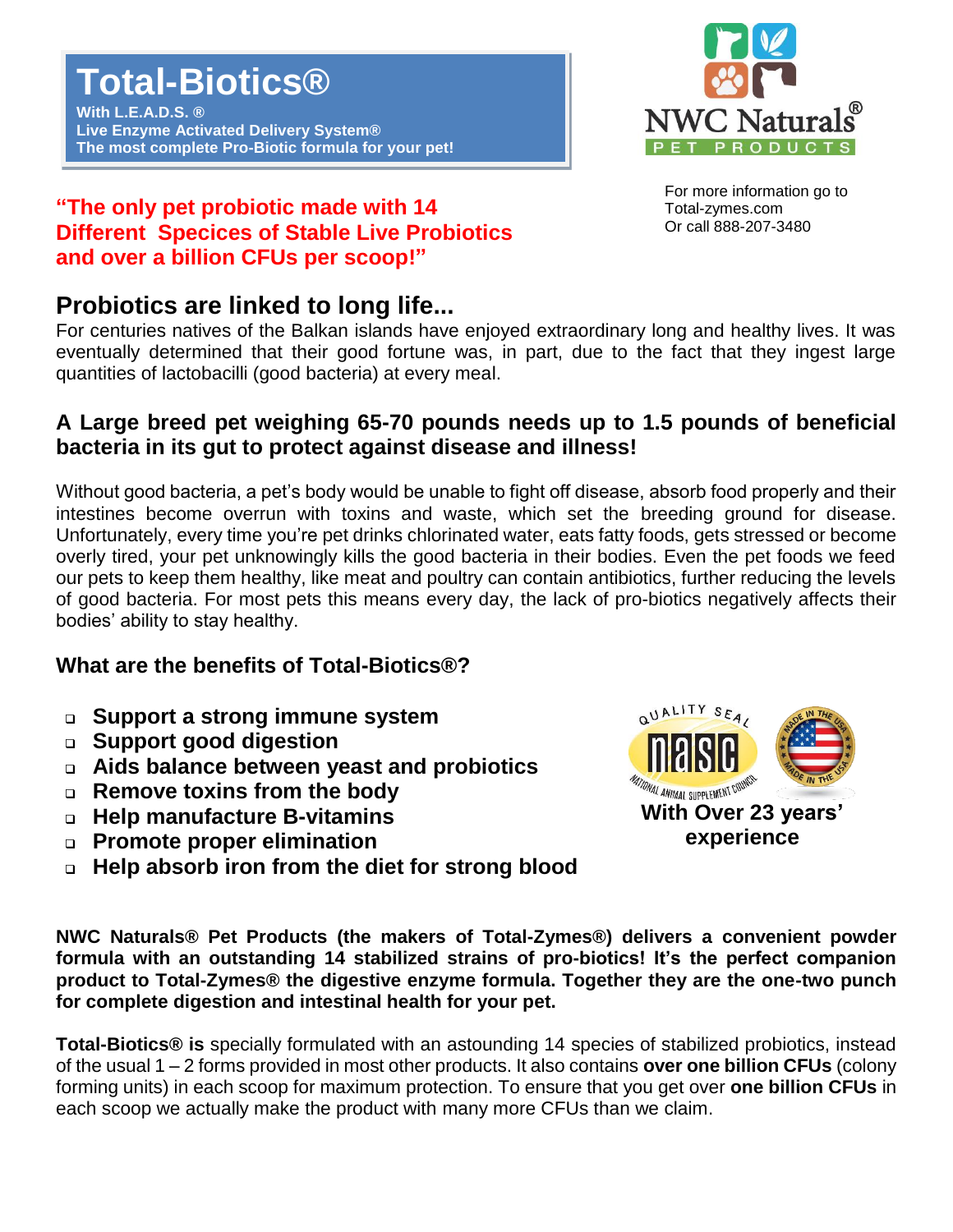**Total-Biotics®** is safe and contains only the highest quality human grade ingredients formulated just for pets with the strictest manufacturing standards to ensure purity and efficacy without a high cost. It is safe, all natural and there are no side effects.

# **Active Ingredient Overview**

#### **NWC Naturals® Pet Products LLC selected probiotic raw materials based on research developed by Dr. Khem Shahani. Total-Biotics® is formulated especially for pets by John R Taylor N.D.**

**#1 Acidophilus—** researched and developed by Dr. Khem Shahani for over 77 years Acidophilus is the most effective probiotic strain, defending against the greatest number of pathogens; inhibiting 11 disease-causing bacteria. Called the "sticker strain," Acidophilus has the ability to actually cling to the intestinal wall without harming it. In fact, it is best known for its ability to move undisrupted through the stomach and into the intestines where it eats away at disease causing bacteria. It is known for reducing the occurrence of constipation and diarrhea, increasing nutrient uptake (especially calcium), preventing food poisoning and alleviating dermatitis and other skin and coat conditions.

**#2 B. bifidum—** is normally found in the mucus membranes lining of the large intestine and vaginal tract, where it attaches to the walls removing yeast that would further lower the pH levels and allow bacteria to grow. Supplementation has been shown to modify intestinal flora, ward off liver problems and protect against the damaging effects of radiation. It also helps control diarrhea and other intestinal disturbances.

**#3 Bacillus coagulans—** *Bacillus coagulans* has been added by the EFSA to their Qualified Presumption of Safety (QPS) list<sup>1</sup> and has been



approved for veterinary purposes by the U.S. Food and Drug Administration's Center for Veterinary Medicine, as well as by the European Union and is listed by AAFCO for use as a direct fed microbial in livestock production. It is often used in veterinary applications, especially as a probiotic in pigs, cattle, poultry, dog and cats. There are many references to use of this bacterium in humans, especially in improving the vaginal flora, improving abdominal pain and bloating in Irritable Bowel Syndrome patients and increasing immune response to viral challenges. This bacterium has also been assessed for safety as a food ingredient. Spores are activated in the acidic environment of the stomach and begin germinating and proliferating in the intestine.

**# L. reuteri —**figure prominently in populations of normal canine microbiota. Along with providing strong anti-microbial activity in the GI tract, this bacterium is also extremely vigorous and capable of significantly modifying and improving inferior intestinal health. L. reuteri, has been found to be helpful in preventing or alleviating canine intestinal infections.

**#5 B. animalis —** B. lactis or (AKA B. animalis) is a Gram-positive anaerobic rod-shaped bacterium, which can be found in the large intestines of most mammals, including humans. Bifidobacterium animalis and Bifidobacterium lactis were previously described as two distinct species. Presently, both are considered B. animalis with the subspecies Bifidobacterium animalis subspecies animalis and Bifidobacterium animalis subspecies lactis. Both names B. animalis and B. lactis are still used on product labels, as this species is frequently used as a probiotic in both human and pet products.

**#6 B. longum—** aids in the cleansing and health of the colon and liver. It has even been shown to significantly inhibit the growth of colon, liver and breast cancers in laboratory animals. It is also known for supporting breast health.

**#7 L. brevis—** *Lactobacillus brevis* is a species of lactic acid bacteria, all of which are Gram-positive, non-spore forming organisms whose main metabolic pathway involves fermenting hexose sugars to produce lactic acid. *L. brevis* can be isolated from the food sources in inhabits, one example being kimchi. This bacterium is probiotic and improves the human immune system.

**#8 L. casei—** is reported to be one of the most potent defenders from the potentially fatal Listeria bacteria. It is also known for its ability to induce an immune response that is helpful in protecting against sexually transmitted diseases.

**#9 L. plantarum—** can be found in naturally fermented foods. In your body it is found in the large intestine where it helps to break down protein into usable nutrients, thus reducing inflammation.

**#10 E. faecium—** a probiotic bacterium found in the guts of humans and animals. It is a lactic acid bacterium, which may seem odd, as it is not in the Lactobacillus genus like other lactic acid bacteria. Research has shown that E. faecium can have beneficial effects for humans and animals alike. E. faecium has the capacity to fight off Salmonella spp., E. coli, Pseudomonas spp, Proteus spp., and other potentially pathogenic bacteria that can be common animal feed contaminants or food intoxication agents. This is because E. faecium produce substances with the capacity to inhibit the growth of these pathogenic bacteria.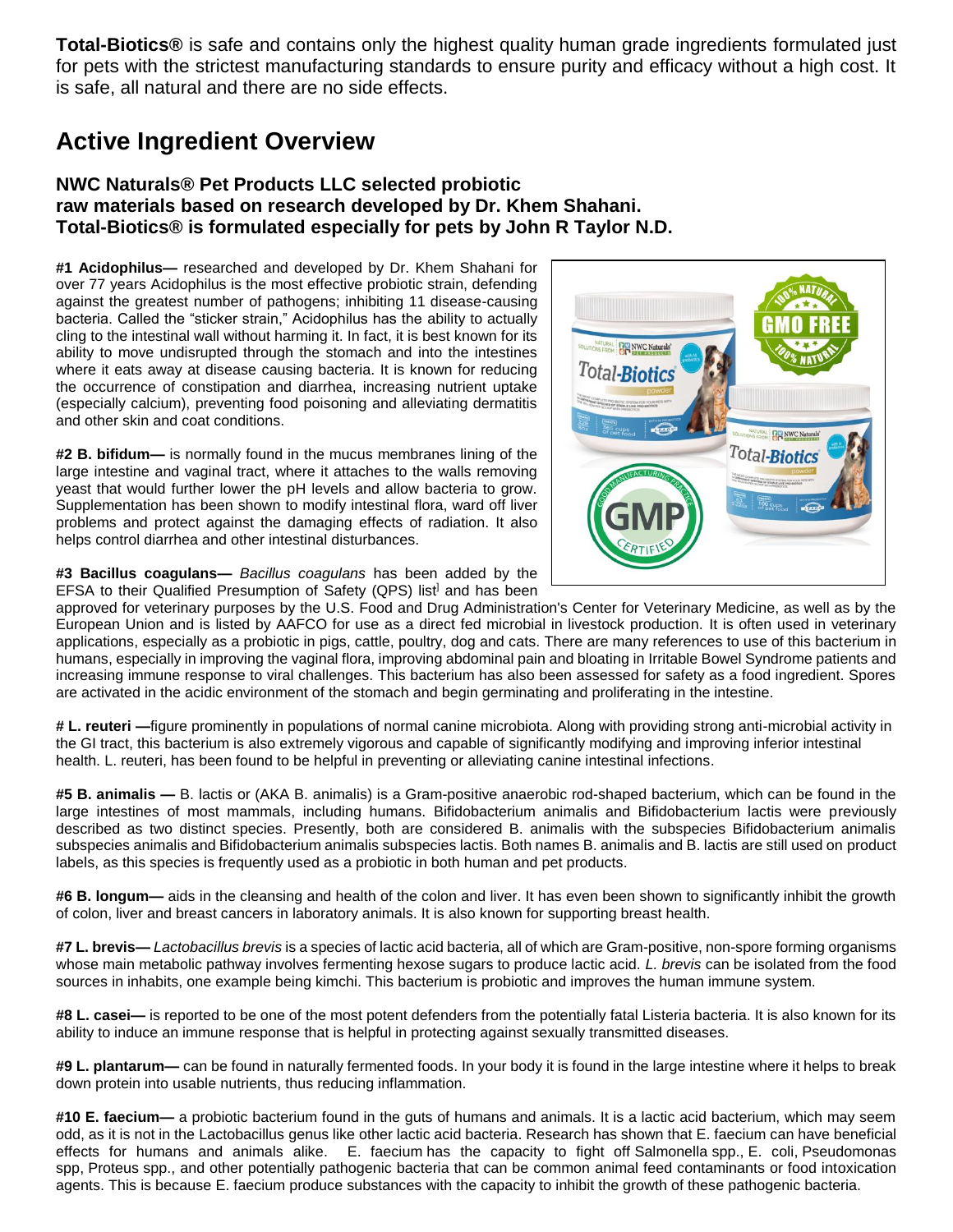**#11 Lactococcus lactis—** has been shown through research to produce a high amount of lactic acid, which is able to inhibit the growth of H. pylori, thusly reducing the associated inflammation and risk of peptic ulcers. **Lactococcus lactis** is also beneficial to supplement the diet in maintaining normal intestinal flora.

**#12 L. fermentum**— figures prominently in populations of normal canine microbiota. Along with providing strong anti-microbial activity in the GI tract, these bacteria are also extremely vigorous and capable of significantly modifying and improving inferior intestinal health.

**#13 L. Bulgaricus—***Lactobacillus bulgaricus* is one of several bacteria used for the production of yogurt. It is also found in other naturally fermented products. First identified in 1905 by the Bulgarian doctor Stamen Grigorov, the bacterium feeds on lactose to produce lactic acid, which is used to preserve milk. Ilya Metchnikoff, a professor at the Pasteur Institute in Paris, researched the relationship between the longevity of Bulgarians and their consumption of yogurt. He had the idea that aging is caused by putrefactive activity, or proteolysis, by microbes that produce toxic substances in the intestine.

**#14 L. helveticus—**is an acid and bile resistant strain, allowing it to survive in the stomach and reach the intestine alive more easily than many other bacteria. It is capable of exerting antimicrobial activities against pathogens. This probiotic also provides a number of indirect benefits for overall digestion when found in adequate numbers in the gut. Enhancing the bioavailability of nutrients, removing allergens

**NWC Naturals Inc. is a member of NASC**. NASC Primary Suppliers are responsible suppliers of animal health and nutritional supplements for dogs, cats, and horses. Companies are committed to quality, vigilance, and continuous improvement to promote the wellbeing of companion animals. Primary Suppliers must sign and abide by the NASC Code of Conduct when they join. Primary Suppliers must complete an independent facility audit and comply with the NASC's stringent quality requirements to earn permission to display the NASC Quality Seal on their products



#### **Total-Biotics® is formulated by the author of the book "The Wonder of Probiotics" John R Taylor N.D.**

Proteolytic bacteria such as clostridia, which are part of the normal intestinal flora, produce toxic substances including phenols, ammonia and indols by digestion of proteins. These compounds are responsible for what Metchnikoff called *intestinal autointoxication*, which, according to him, was the cause of the physical changes associated with old age. It was already known at that time that fermentation with lactic acid bacteria inhibits the deterioration of milk because of its low pH.



**Boost Energy, Enhance Weight Loss, Heal GI Problems, Prevent Disease,** and Slow Aging John R. Taylor, N.D., and Deborah Mitchell Metchnikoff's research had also noted that, in Europe, Bulgaria and the Russian steppes, some rural populations who had consumed milk fermented with lactic acid bacteria lived relatively long lives. Based on these data Metchnikoff proposed that consumption of fermented milk would seed the intestine with harmless lactic acid bacteria, which would increase intestinal acidity and thus suppress the growth of proteolytic bacteria

**Pre-biotics- Inulin IQ FOS (Fructooligosaccharides) -** one of the best-known pre-biotics, is a class of simple carbohydrates found naturally in certain plants, such as Jerusalem artichokes, chickory, and bananas. FOS is known to promote the growth of beneficial bacteria in the gastrointestinal tract. It has been shown to stimulate growth of bifidobacterium in the colon where many diseases first take root. Supplementing with FOS can greatly increase metabolic activity in the colon and help relieve constipation and reduce the production of intestinal putrefactive substances. Healthy colon function is vital to a properly

functioning immune system.

**The only patented stabilized glutamine in the world- MGG chelate-** This stabilized Glutamine re-writes the book on utilizing anabolic nitrogen molecules to help cleanse and fortify the body. Glutamine yields beneficial effects on the intestinal mucosa and is also the major metabolic fuel for the small intestine. The addition of the chelated glutamine to Total-Biotics® greatly improves the stability and colonization characteristics of beneficial bacteria in the pet's intestinal tract and is an essential nutrient that is required by the intestinal cells. It can help repair a damaged intestinal tract.

**Live Enzyme Activated Delivery System® (L.E.A.D.S. ®) -** Like all of **NWC Naturals® Pet Products LLC** formulas, Total-Biotics® contains our exclusive Live Enzyme Activated Delivery System®. It is this delivery system that guarantees assimilation and utilization of the nutrients at the cellular level. **L.E.A.D.S. ®** is a proprietary system of adding a blend of select enzymes to botanical and whole-food products for the purpose of improving the release and absorption of nutrients contained in these products. This special blend of supplemental enzymes works to extract the nutrients from the formula in the most bioavailable form, so your pet's body can use them easily and efficiently. The **L.E.A.D.S. ®** enzyme delivery system is formulated to match the specific needs of each individual product made by **NWC Naturals® Pet Products LLC** and are based on a unique and proprietary method. It is especially beneficial with products providing a whole-food source of vitamins, minerals and pro-biotics.